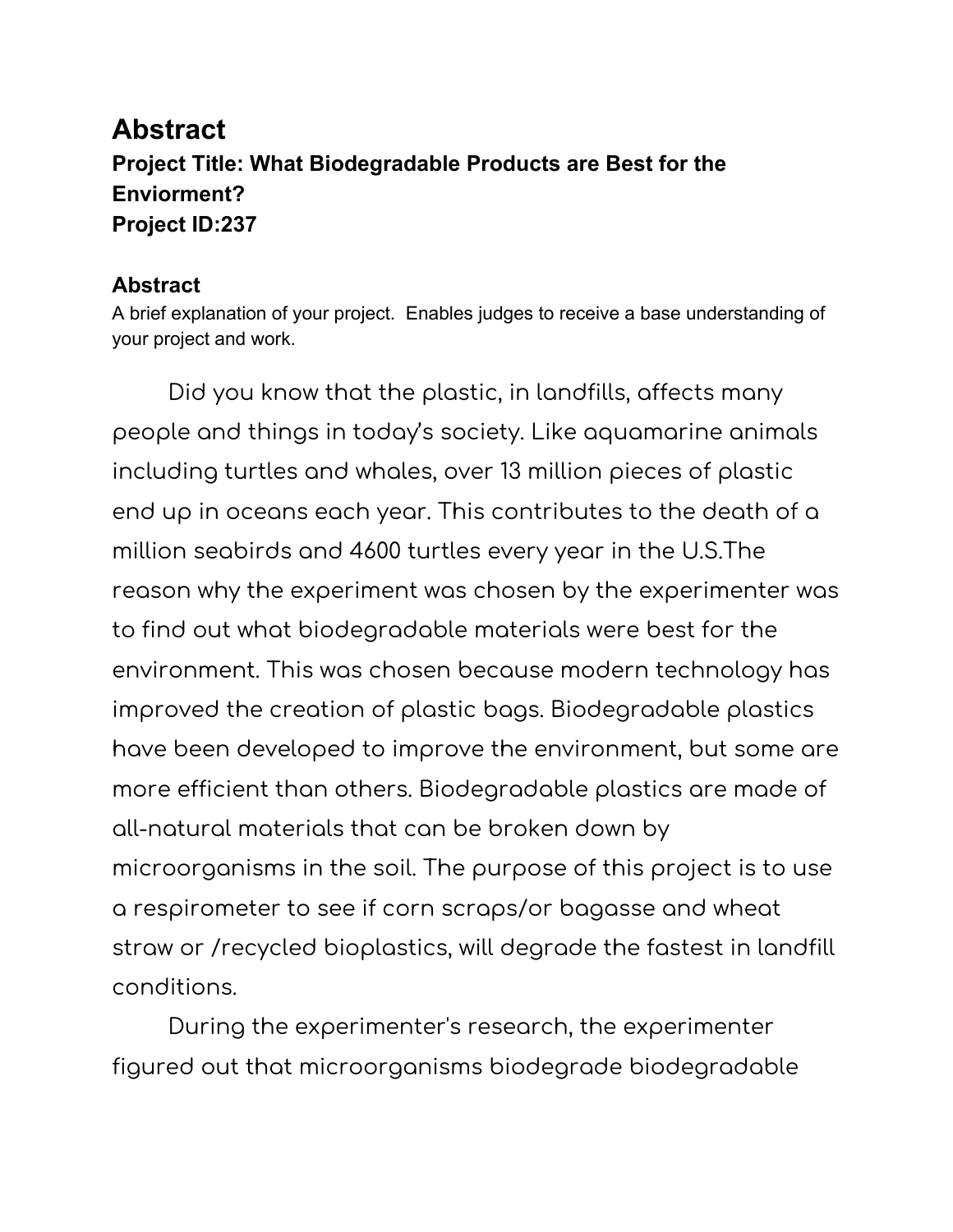plastics. When they biodegrade they take in carbon, nitrogen, oxygen, phosphorus, sulfur, calcium, magnesium, and several metals and release carbon dioxide, water, and heat. This concludes that the more carbon, water, and heat the microorganism release the easier the material biodegrades. So to summarize the experimenter is using the knowledge obtained from research to measure the co2 rate of biodegradable materials. Which consist of corn, bagasse and wheat, and recycled bioplastics.

The results of the experiment concluded with the material made of recycled bioplastics releasing a mean of 61.6 ppm co2. While the material made of a mixture with wheat and bagasse released a mean of 157.2 ppm of co2. And lastly, the material made of corn scraps released a mean of 261.2 ppm of co2. To conclude the materials made of corn scraps released the most amount of carbon which answers the experimenter's question. The corn scraps are the easiest out of the three to biodegrade. In the end, the experiment concluded that corn scraps are the best natural material to produce biodegradable plastics because they are fast and easy for microorganisms to break down.